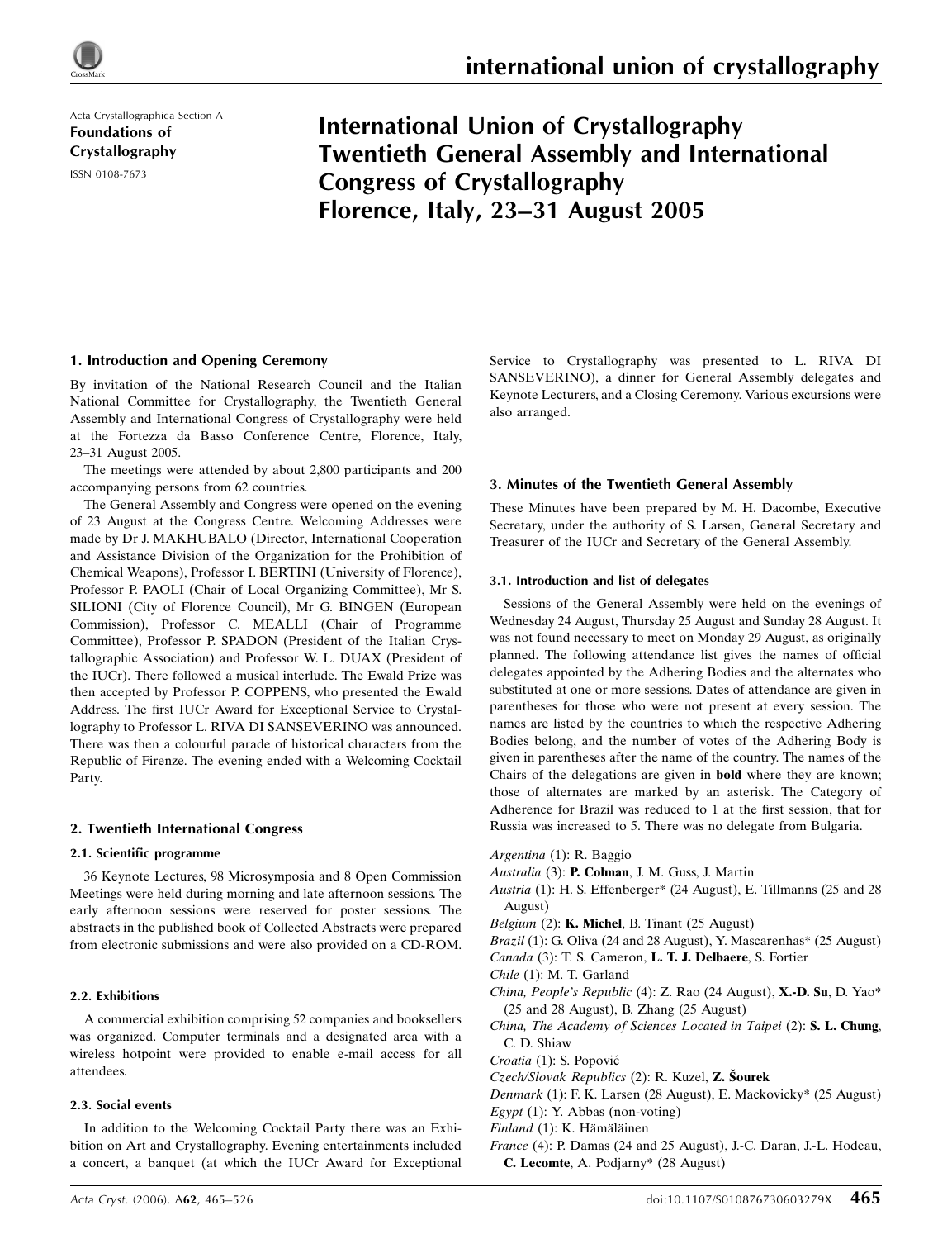Germany (4): W. Depmeier, P. Luger (24 and 25 August), W. Neumann, U. Pietsch\* (28 August), E. Weckert

Greece (1): I. Mavridis

Hungary (1): P. Bombicz\* (25 August), A. Kálmán (24 and 28 August)

India (2): D. Pandey, M. Vijayan

Israel (1): N. Adir

Italy (3): G. Filippini, R. Oberti, P. Spadon

Japan (4): T. Kamiyama, K. Ohsumi (24 and 28 August), Y. Kai\*, S. Sasaki, M. Takata\* (25 August)

Korea (1): H. M. Park\*

Mexico (1): L. Bucio Galindo

The Netherlands (2): S. Harkema, E. Vlieg (25 and 28 August)

New Zealand (1): G. J. Gainsford

Norway (1): C. H. Görbitz

Poland (1): A. Pietraszko

Portugal (1): M. M. R. R. da Costa (28 August)

Russia (5): M. Yu. Antipin, A. S. Avilov, M. V. Kovalchuk, I. P. Makarova, D. Yu. Pushcharovsky

Serbia (1): G. A. Bogdanovic

Slovenia (1): I. Leban (24 and 25 August)

South Africa (2): J. C. A. Boeyens\* (28 August), S. A. Bourne, D. C. Levendis (24 and 25 August)

Spain (3): S. García-Granda, C. Miravitlles, E. Gutiérrez-Puebla

Sweden (2): **S. Lidin**, A. Liljas (24 and 28 August)

Switzerland (2): R. Cerny (25 and 28 August), H. Grimmer, W. Steurer\* (24 August)

Ukraine (1): R. Gladyshevskii (24 August; non-voting)

UK (5): J. S. O. Evans, E. Garman, R. O. Gould, S. B. Gould, C. C. Wilson

USA (5): J. Clardy, J. L. Flippen-Anderson, J. A. Kaduk, K. Kantardjieff, B. Toby

Venezuela (1): G. Diaz de Delgado

Present as members of the Executive Committee: W. L. Duax (President), L. A. Aslanov (Vice-President), S. Larsen (General Secretary and Treasurer), H. Schenk (Immediate Past President), M. A. Carrondo, G. Heger, Y. Ohashi, I. Torriani, D. Viterbo, Z. Zhang (24 August) (Ordinary Members). M. H. Dacombe was in attendance as Executive Secretary.

### 3.2. First Session, Wednesday 24 August 2005, 7:15 p.m.

(1) Introductory remarks by the President

Professor DUAX welcomed the delegates and observers.

(2) Procedural matters

In order to verify the list of voting delegates, the President requested the General Secretary to read this list, and asked delegates to indicate their presence when their names were called. (This procedure was repeated at the beginning of each session of the General Assembly.)

Two delegates, one from Croatia and one from Venezuela, were appointed to act as tellers when votes had to be counted during the Assembly.

(3) Approval of Agenda

The Agenda and Appendices to the Agenda had been distributed to Secretaries of National Committees in May 2005. The Agenda were approved.

(4) Amendments to Statutes and By-Laws affecting adherence to the Union

The President reported that there were no proposals.

(5) Applications for membership of the Union

An application for membership of the IUCr had been received from the Hellenic Crystallographic Association (Category I) and the Executive Committee recommended to the General Assembly that this be accepted. The application was accepted by the General Assembly with applause and the delegate from Greece took her seat.

(6) Withdrawal of Adhering Bodies

The President reported that since the Geneva Congress the arrears in subscriptions for Argentina had been paid by the USA National Committee for Crystallography, the American Crystallographic Association and the Spanish Adhering Body. The Adhering Body for Argentina had confirmed that it was in a position to pay future dues and the Executive Committee had accordingly reinstated its membership. The reinstatement of the Adhering Body for Argentina was confirmed by the General Assembly.

The President reported that the Adhering Bodies for Ukraine and Bulgaria were both more than four years in arrears and their membership had been suspended automatically in accordance with Statute 9.6. He confirmed that if their memberships were withdrawn their arrears of dues would not be taken into account should they reapply for membership at a future General Assembly. The General Assembly confirmed the withdrawal of the Adhering Bodies for Ukraine and Bulgaria.

(7) Changes in names of Adhering Bodies

The changes in names of the Adhering Bodies of Brazil (to the Brazilian Crystallographic Association) and Spain (to the Subdirección General de Organismos y Programas Internacionales, Ministerio de Ciencia y Tecnologia) were accepted by the General Assembly.

(8) Changes in Category of Adherence of Adhering Bodies

The change in Category of Adherence of the Adhering Body for Brazil (the Brazilian Crystallographic Association) from Category III to Category I was approved by the General Assembly. The change in Category of Adherence of the Adhering Body for Russia (the Russian Academy of Sciences) from Category IV to Category V was approved by the General Assembly.

(9) Approval of Minutes of Nineteenth General Assembly

The Minutes, which were contained in the published Report of the Nineteenth General Assembly and International Congress of Crystallography [Acta Cryst. (2003), A59, 374–433], were approved and two copies were signed by the President and the General Secretary, in accordance with By-Law 1.13. There were no matters arising from the Minutes.

(10) Amendments to Statutes and By-Laws not affecting adherence to the Union

The President reported that there were no proposals.

(11) Report of Executive Committee

The Report of the Executive Committee on the activities of the IUCr since the Nineteenth General Assembly had been submitted to the National Committees and the Commissions in May 2005, in accordance with Statute 6.8, and follows these Minutes as Annex I, Appendix A. The President reported that the Executive Committee appreciated the hard work of the Commissions, staff and delegates. He thanked the General Assembly for entrusting him with the Presidency. The Report was accepted without discussion.

(12) Financial Report

A Financial Report, covering the calendar years 2002, 2003 and 2004, had been prepared by the Treasurer and had been submitted to the National Committees and the Commissions in May 2005. The Report follows these Minutes as Annex I, Appendix B.

The Treasurer noted that this was the fourth report to the General Assembly that she had presented (she had initially been appointed prior to the Seattle General Assembly in 1996). She commented that among the Scientific Unions the IUCr was unusual in having its own publishing programme and she had much enjoyed following the many developments since 1996. She emphasized the importance of the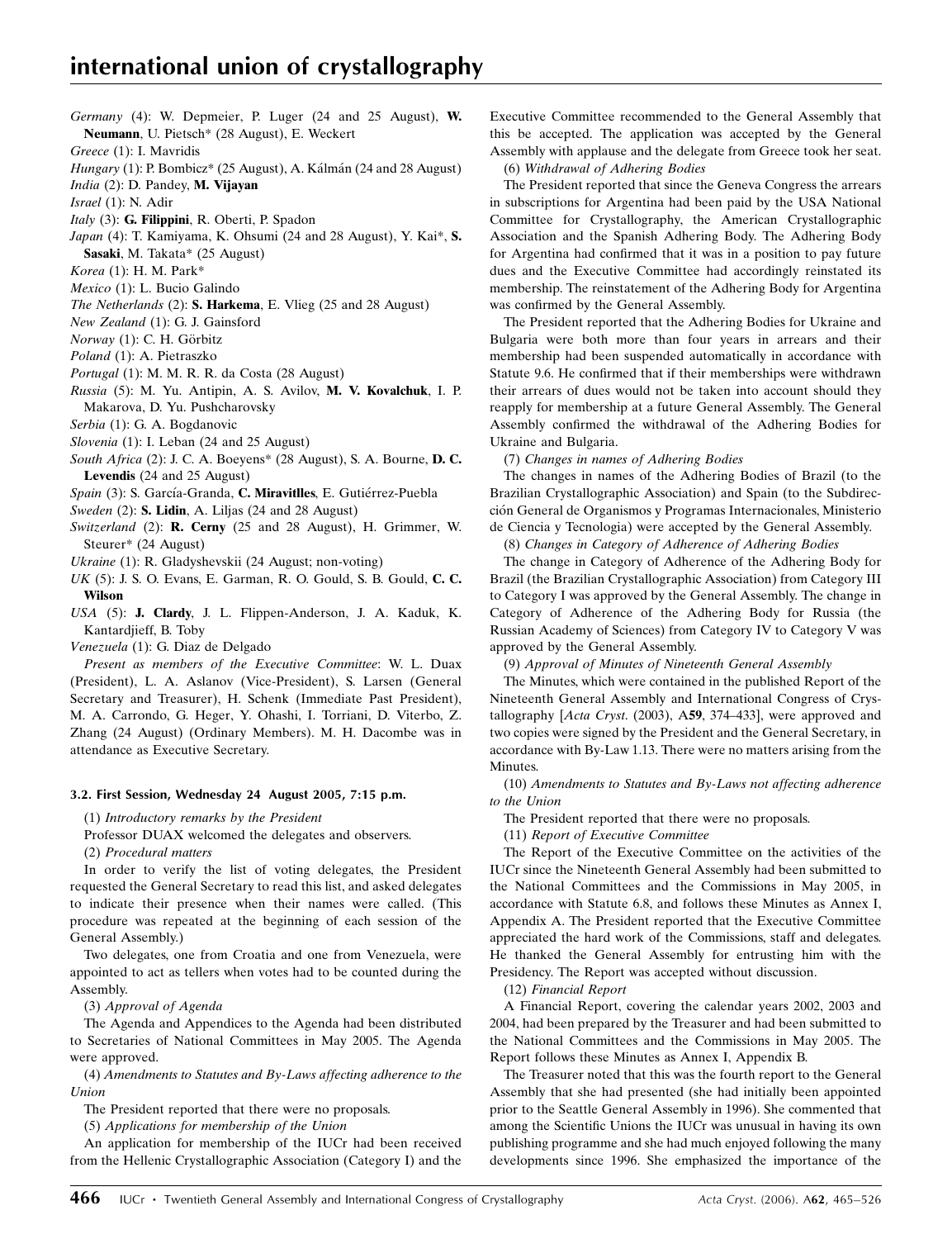Finance Committee and of its having two UK members. The Union operated in three currencies: member subscriptions were largely paid in CHF, two-thirds of the investments, income and most expenses were in GBP, and one-third of the investments and some expenses were in USD. The Treasurer highlighted the weakening of the USD and (less so) the GBP against the CHF over recent years. The Union had been operating at a loss during the first two years of the triennium whilst significant investment in Crystallography Journals Online and International Tables was being made. The bulk of this work had now been completed and the Union had returned to making a small overall profit in 2004. A profit would have been made in 2003 but one of the main subscription agents had become bankrupt and the dollar prices had been adjusted to come into line with Blackwell's exchange rates.

The main income generators were member subscriptions, investments, International Tables and journals. The Union was able to maintain membership subscriptions at a low level (these accounted for about 3% of total income) because of income from publications. Regular contact was maintained between members of the Finance Committee and the Fund managers handling the investments. During the triennium the funds handled in Jersey by F&C had been transferred to Close Finsbury Holdings (F&C had closed the funds in which the Union's money had been invested). The transfer of about CHF 2.6M had been made free of costs. Since 2002, the performance of the markets had been steadily improving and the Union's investments had followed that trend. The present balance of the assets was 58% equities and 42% bonds and cash. The present series of International Tables had been completed with the publication of Volume G in 2005. An online version was under development and would become available during 2006. The Treasurer reviewed the history of the journals from the first issue of Acta Crystallographica in 1948, the split into Acta A and Acta B and the launch of Journal of Applied Crystallography in 1968, Acta C in 1983, Acta D in 1993, Journal of Synchrotron Radiation in 1994, Acta E in 2001 and Acta F in 2005. In 1991 the Crystallographic Information File (CIF) had been adopted, in 1998 online access had been made available and in 2002 the Union became the first publisher to make all its back issues available online. The total number of journal pages published had increased by about 75% over the past ten years but the number of printed pages had fallen by about 12%, reflecting the popularity of the online-only journals ( $Acta \nE$  and  $Acta \nF$ ). It was the excess of income over expenditure from the journals (amounting to about 15% each year) that financed the good work of the Union (young scientist support, for example). The trends of falling journal subscriptions (common to all publishers), increase in numbers of submitted papers and increase in numbers of published pages had been countered by inclusion of the Union's journals in Blackwell's Synergy server in 2003, a new more favourable contract with Blackwell Munksgaard, income from consortial sales from 2004 and the introduction of an open access option in 2003. The Treasurer was pleased to report that the Union was continuing the transformation to a modern, leading publishing organization. To support this she cited the award of a grant of GBP 32,500 in each of 2004 and 2005 [subsequently renewed for 2006] from the UK Joint Information Systems Committee to enable the Union's open-access charge to be waived for UK authors in the relevant years. The Union was one of only five recipients of an award.

The Treasurer summarized the past ten years by stating that there was now active promotion through the Promotions Officer, the Union was at the leading edge of publication, the assets were better balanced, there was additional income through consortial sales, a favourable contract had been negotiated with Blackwell Munksgaard, the finances were reasonably healthy and there was a competent and productive staff in Chester. She had found the past ten years challenging and the Executive Committee had worked hard promoting the Union. She thanked the Presidents she had worked with, the members of the Finance Committee and especially its Convener (Professor M. J. Cooper) and investment adviser (Dr S. G. Fleet), the Editor-in-Chief (Professor J. R. Helliwell) and the Chester staff.

The General Assembly thanked the Treasurer for her report with standing applause.

J. A. KADUK asked whether the Union had a pricing model for the online version of International Tables. The Treasurer replied that the exact terms for inclusion of International Tables in SpringerLink were still under negotiation and the pricing model still had to be decided.

The President thanked the Treasurer for her devoted work for the Union and the General Assembly accepted the Financial Report.

(13) Ewald Prize

Details of the Prize, awarded to Professor P. Coppens at the Opening Ceremony, and the citation are given in Annex I, Appendix C.

The Selection Committee was thanked for its work.

(14) Commission on Journals

The Report of the Commission on Journals had been distributed to the National Committees and the Commissions in May 2005 and is reprinted in Annex I, Appendix D.

The Chair (J. R. HELLIWELL) highlighted the fact that publication policies of funding agencies were changing with a trend especially towards making medically oriented papers freely available. On the positive side, the profit margin of the Union's journals was intentionally small and the Union was committed to a fair and transparent pricing structure. The Union was well placed to take advantage of new opportunities. The Chair had enjoyed his term as Editor-in-Chief and thanked the Executive Committee, the Finance Committee, the Chester staff and the Treasurer. The General Assembly accepted the report with applause.

(15) Commission on International Tables

The Report by the Chair of the Commission on International Tables had been distributed to the National Committees and the Commissions in May 2005 and is reprinted in Annex I, Appendix D.

The President noted that Professor H. FUESS had taken over as Chair of the Commission in 2003.

The Chair thanked the previous Chair (Professor Th. Hahn) and all the Editors for a marvellous job. He welcomed any suggestions on how to develop International Tables.

The Report was accepted with applause.

(16) Committee on Electronic Publishing, Dissemination and Storage of Information

The Report of the Chair of the Committee on Electronic Publishing, Dissemination and Storage of Information had been distributed to the National Committees and the Commissions in May 2005 and is reprinted in Annex I, Appendix E.

The Chair (H. D. FLACK) noted that in the coming triennium work would be needed to restyle the Union's web site. The number of entries in the World Directory of Crystallographers should also be increased to make it more useful. He thanked the Executive Committee for continuing support of the Crystallographic neXus project. More educational material should be made available online. He also mentioned the work of the ebank project for institutional archiving of crystal structures, being developed at the University of Southampton, UK.

The President thanked the Chair for his excellent work.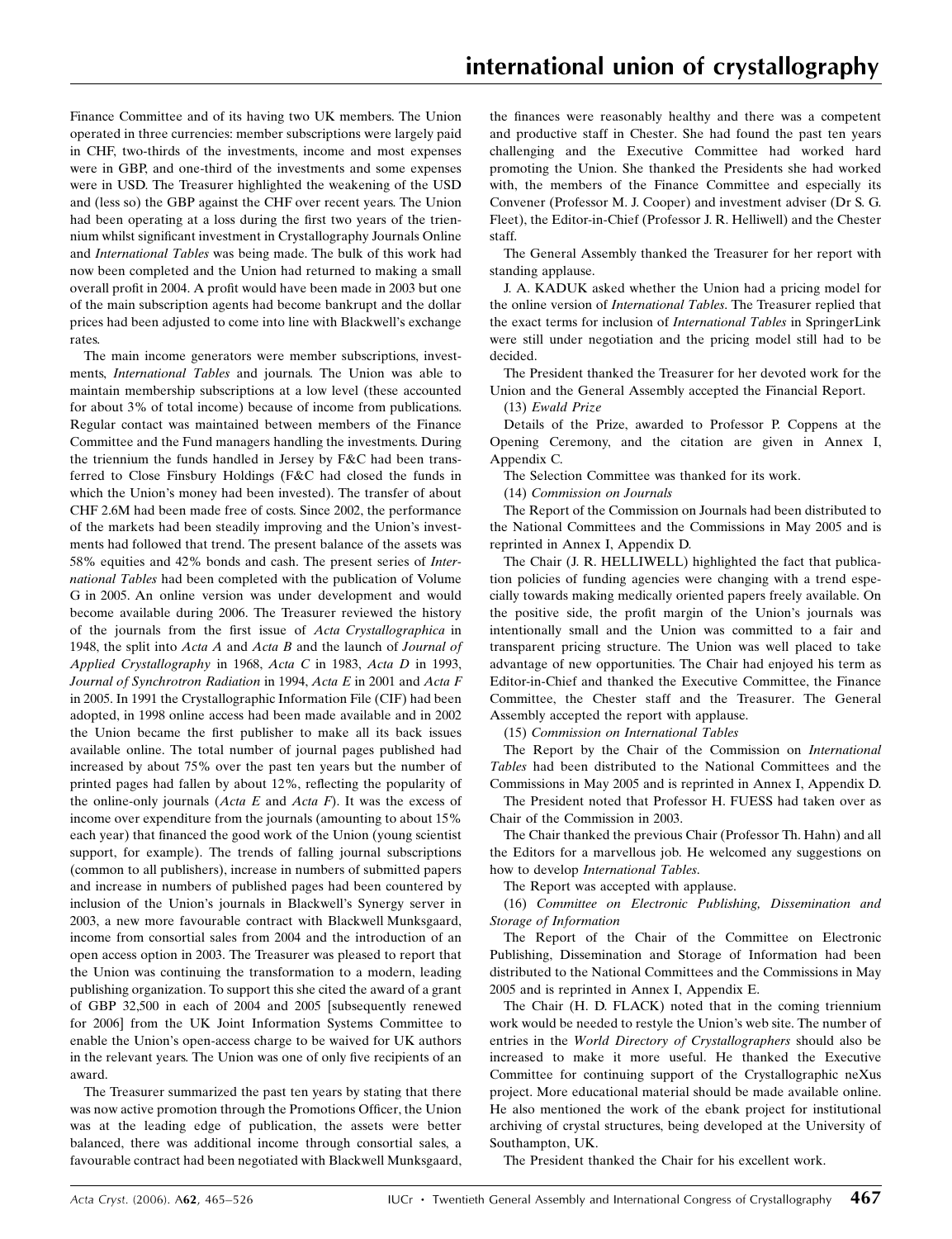(17) Committee for the Maintenance of the CIF Standard (COMCIFS)

The Report of the Chair of the Committee for the Maintenance of the CIF Standard (COMCIFS) had been distributed to the National Committees and the Commissions in May 2005 and is reprinted in Annex I, Appendix F.

The Chair (I. D. BROWN) commented that the Union had been well ahead in the information technology field with the development and use of the Crystallographic Information File but that decisions on how best to proceed in the current state of information technology would soon need to be made.

The President thanked the Chair for his work.

(18) Committee on Crystallographic Databases

The Report of the Chair of the Committee on Crystallographic Databases had been distributed to the National Committees and the Commissions in May 2005 and is reprinted in Annex I, Appendix G.

(19) IUCr Newsletter

The Report of the Editor of the *IUCr Newsletter* had been distributed to the National Committees and the Commissions in May 2005 and is reprinted in Annex I, Appendix H.

J. L. FLIPPEN-ANDERSON (the Editor of the Newsletter) particularly thanked Patti Coley for her work on producing the Newsletter. She noted that the special issues highlighting crystallography in different countries had been especially successful.

The President thanked the Editor for her work.

(20) IUCr/Oxford University Press Book Series

The Report of the Chair had been distributed to the National Committees and the Commissions in May 2005 and is reprinted in Annex I, Appendix I.

The Chair (H. SCHENK) noted that 32 books had appeared in the series and that in total more than 25,000 had been sold. He welcomed new suggestions for this successful series.

(21) Non-publishing Commissions

The reports of the Commissions on their activities since the Nineteenth General Assembly had been distributed to the National Committees and the Commissions in May 2005. The reports are reprinted in Annex I, Appendix D.

The President reported that the Executive Committee had had indepth discussions with the Chairs. The importance of regular turnover of membership had been emphasized, with Chairs not normally serving more than one term. The need for gender balance should be considered and good communication via email was important. The Executive Committee would prepare a list of tasks to be assigned to Commission members to increase activity and encourage cooperation between Commissions.

The reports were taken as read, but the Chair of each Commission, or his or her alternate, accepted the invitation of the President to say a few words about future developments and to answer any questions.

The President thanked all the Chairs for their work.

The General Assembly accepted with applause all the reports that had been received on the activities of the non-publishing Commissions.

The President then adjourned the session at 9:05 p.m.

#### 3.3. Second Session, Thursday 25 August 2005, 7:10 p.m.

(22) Proposal for new Commissions

The President reported that a formal proposal had been received to establish a Commission on Mathematical and Theoretical Crystallography. The Executive Committee had considered the terms of reference and proposed membership and recommended that the Commission should be established.

The General Assembly approved the formation of a Commission on Mathematical and Theoretical Crystallography.

(23) Review of existing Commissions

The President reported that the Executive Committee had considered the work of the Commissions and had no recommendations to modify or discontinue any of the Commissions. He noted that the action taken within the triennium to change the Chairs of two inactive Commissions had proved successful.

(24) Determination of number of elected members of each Commission

In accordance with Statute  $5.10(d)$ , the Assembly had to determine the number of persons to be elected on the Commissions until the Twenty-First General Assembly; these numbers did not include Chairs, Co-editors or ex officio members. The numbers of elected members approved by the General Assembly (Chairs not included) are set out below:

| 1. Commission on Journals                          | $\overline{0}$ |
|----------------------------------------------------|----------------|
| 2. Commission on <i>International Tables</i>       | $\theta$       |
| 3. Commission on Aperiodic Crystals                | 8              |
| 4. Commission on Biological Macromolecules         | 10             |
| 5. Commission on Charge, Spin and Momentum         |                |
| <b>Densities</b>                                   | 9              |
| 6. Commission on Crystal Growth and Characteriza-  |                |
| tion of Materials                                  | 8              |
| 7. Commission on Crystallographic Computing        | 8              |
| 8. Commission on Crystallographic Nomenclature     | $\theta$       |
| 9. Commission on Crystallographic Teaching         | 9              |
| 10. Commission on Electron Diffraction             | 8              |
| 11. Commission on High Pressure                    | 10             |
| 12. Commission on Inorganic and Mineral Structures | 9              |
| 13. Commission on Mathematical and Theoretical     |                |
| Crystallography                                    | 9              |
| 14. Commission on Neutron Scattering               | 9              |
| 15. Commission on Powder Diffraction               | 9              |
| 16. Commission on Small-Angle Scattering           | 7              |
| 17. Commission on Structural Chemistry             | 9              |
| 18. Commission on Synchrotron Radiation            | 8              |
| 19. Commission on XAFS                             | 8              |

(25) Reports of Representatives on Regional and Scientific Associates

In accordance with Statute 8.5, the reports of the Representatives on Regional and Scientific Associates had been circulated with the Agenda papers in May 2005. These reports are reprinted as Annex I, Appendix K.

The President noted that in the coming triennium the Executive Committee would consider ways to increase involvement of the Regional Associates with the work of the Union.

M. VIJAYAN reported that the next joint meeting of AsCA with a national crystallographic association would be in Japan in 2006 and that AsCA was continuing its outreach programme to countries presently less involved with AsCA.

H. FUESS reported that the ECA was proud that almost all the northern African countries had become members.

J. A. KADUK (Chair of Board of Directors at the ICDD) looked forward to future close cooperation with the Union in areas such as archiving and publication. He thought the Union could play a role in mediating possible conflicts within the inorganic structures community where different databases were competing.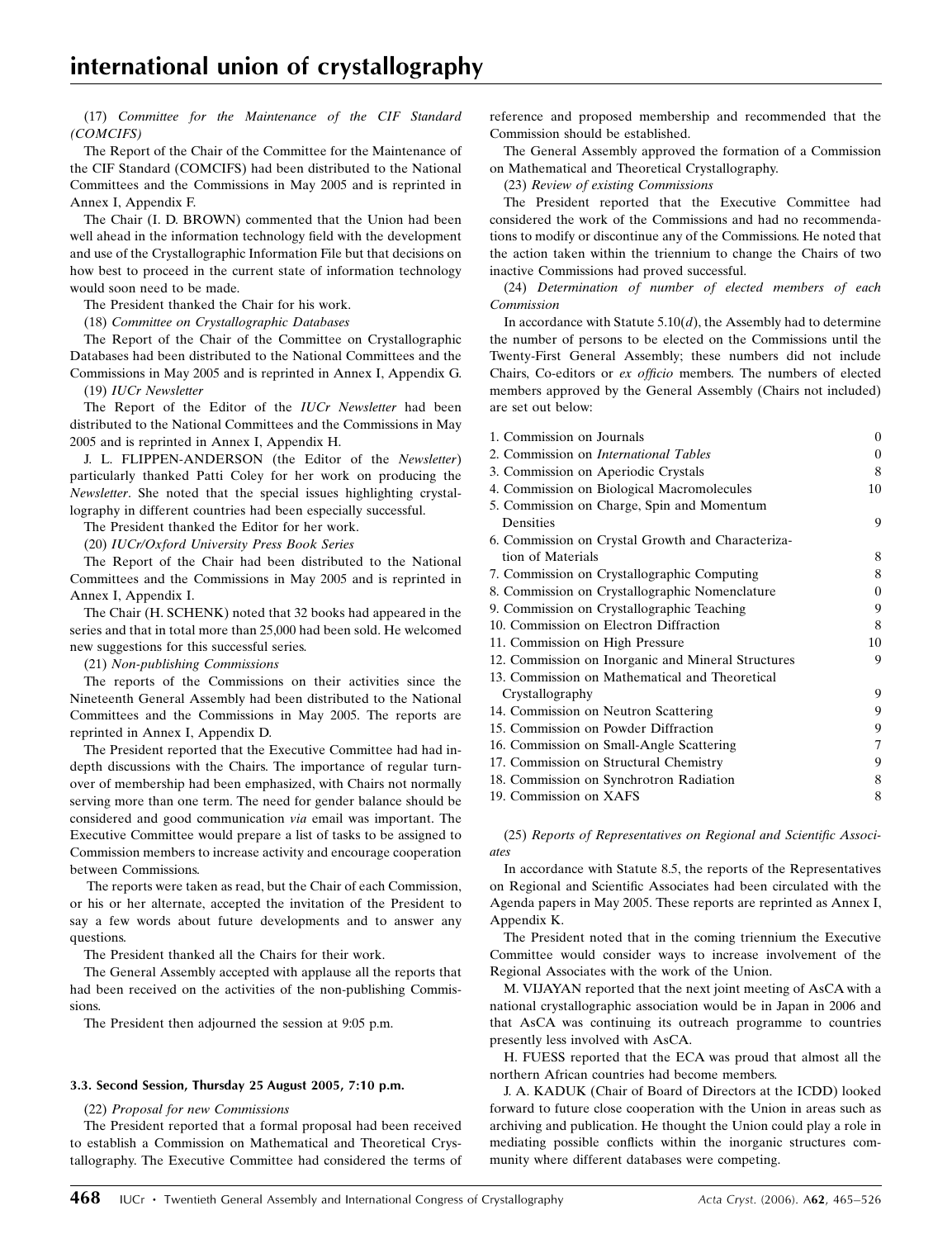All the reports were accepted.

(26) Reports of Representatives on bodies not belonging to the Union

In accordance with Statute 8.5, the reports of the Representatives had been circulated with the Agenda papers in May 2005. These reports are reprinted as Annex I, Appendix L.

The President noted that the IUCr Representative (B. MCMAHON) had been active in guiding the policies of CODATA. He had emphasized that good science must rest on good quality data and that this must apply on a global scale as much as on a laboratory scale. He was thanked with applause by the General Assembly.

It was noted that the ICSU Committee on Science and Technology in Developing Countries – Incorporating International Biosciences and Other Scientific Networks (COSTED-IBN) had been dissolved in September 2002 and that the ICSU Programme on Capacity Building in Science (PCBS) had been discontinued at the end of 2003.

The President reported that the IUCr Representative (P. R. STRICKLAND) had been active in ICSTI and had undertaken a study on the long-term availability of digital publications and data in the field of crystallography. He was thanked with applause by the General Assembly.

All the reports were accepted.

(27) Sponsorship of meetings: Sub-committee on the Union Calendar

The Report of the Chair had been distributed to the National Committees and the Commissions in May 2005 and is reprinted in Annex I, Appendix J.

The President noted that this was a very active Committee that did an important job. The Chair (M. A. CARRONDO) thanked the members for their work. She reported that during the triennium the Guidelines had been revised and that applications were considered on a quarterly basis. There was improved consultation with the Commissions and special attention was paid to supporting meetings in developing countries.

(28) Confirmation of date and place of Twenty-First General Assembly

The invitation from the Science Council of Japan and the Japanese National Committee for Crystallography to hold the Congress and General Assembly in Osaka, Japan, 23–30 August 2008, which had been preliminarily accepted in 2002, was formally accepted.

(29) Preliminary consideration of date and place of Twenty-Second General Assembly

In accordance with By-Law 1.3, the General Assembly could give preliminary consideration to the place of the next but one General Assembly, namely the Twenty-Second General Assembly to be held in 2011. The President announced that invitations had been received from the Regional Committee of the Czech and Slovak Crystallographic Association to hold the Congress in Prague, Czech Republic, and from the Spanish Committee for Crystallography on behalf of the Subdirección General de Programas y Organismos Internacionales, Ministerio Educacíon y Ciencia to hold the Congress in Madrid, Spain. He reported that the Executive Committee had considered both applications and found them to be in order. R. KUZEL presented the formal invitation for the Czech and Slovak Republics and E. GUTIERREZ-PUEBLA presented the formal invitation for Spain. A decision on which invitation to accept was delayed until the next session to give the delegates time to consider the choice [see Minute (34)].

(30) Determination of general policy and timetable for period to Twenty-First General Assembly

There were no comments on this item.

(31) Preliminary consideration of activities for period 2008–2011. There were no comments on this item.

(32) Budget estimates for period to Twenty-First General Assembly: determination of unit contribution

These budget estimates had been distributed with the Agenda papers and are printed as Annex I, Appendix M to these Minutes.

The General Assembly accepted the budget estimates and approved with applause the recommendation of the Executive Committee to continue the unit contribution unchanged, at CHF 1,000, for the years 2006, 2007 and 2008.

(33) Confirmation of appointments of Editors of publications of the Union

In accordance with Statute 7.1, the initial appointments and the reappointments of the Editors of the publications of the IUCr were made by the Executive Committee and were subject to confirmation by the General Assembly.

The Assembly unanimously confirmed the following appointments and reappointments for the period of three years:

Editor-in-Chief of IUCr journals: G. Kostorz (Switzerland)

Editor of Section A of Acta Crystallographica: D. Schwarzenbach (Switzerland)

Editor of Section B of Acta Crystallographica: C. P. Brock (USA) Editor of Section C of Acta Crystallographica: G. Ferguson (Canada)

Editors of Section D of Acta Crystallographica: E. N. Baker (New Zealand) and Z. Dauter (USA)

Editors of Section E of Acta Crystallographica: W. Clegg (UK) and D. G. Watson (UK)

Editors of Section F of Acta Crystallographica: H. M. Einspahr (USA) and J. M. Guss (Australia)

Editor of Journal of Applied Crystallography: G. Kostorz (Switzerland)

Editors of Journal of Synchrotron Radiation: A. Kvick (France), D. M. Mills (USA) and T. Ohta (Japan)

General Editor of International Tables and Editor of Volume C: H. Fuess (Germany)

Editor of Volume A: Th. Hahn (Germany)

Editor of Volume B: U. Shmueli (Israel)

Editor of Volume D: A. Authier (France)

Editors of Volume E: V. Kopsky (Czech Republic) and D. B. Litvin (USA)

Editors of Volume F: M. G. Rossmann (USA) and E. Arnold (USA)

Editors of Volume G: S. R. Hall (Australia) and B. McMahon  $(UK)$ 

Editors of Volume A1: H. Wondratschek (Germany) and U. Müller (Germany)

Editor of Volume F1: E. Arnold (USA)

The President adjourned the session at 9:15 p.m.

#### 3.4. Third Session, Sunday 28 August 2005, 7:00 p.m.

(34) Preliminary consideration of date and place of Twenty-Second General Assembly (continued)

The General Assembly gave preliminary acceptance to the invitation to hold the Twenty-Second General Assembly in 2011 in Spain.

(35) Election of Chairs and members of Commissions

The nominations made by the Executive Committee for the Chairs and members of Commissions, after consultation with the Commissions through their Chairs, had been notified to delegates.